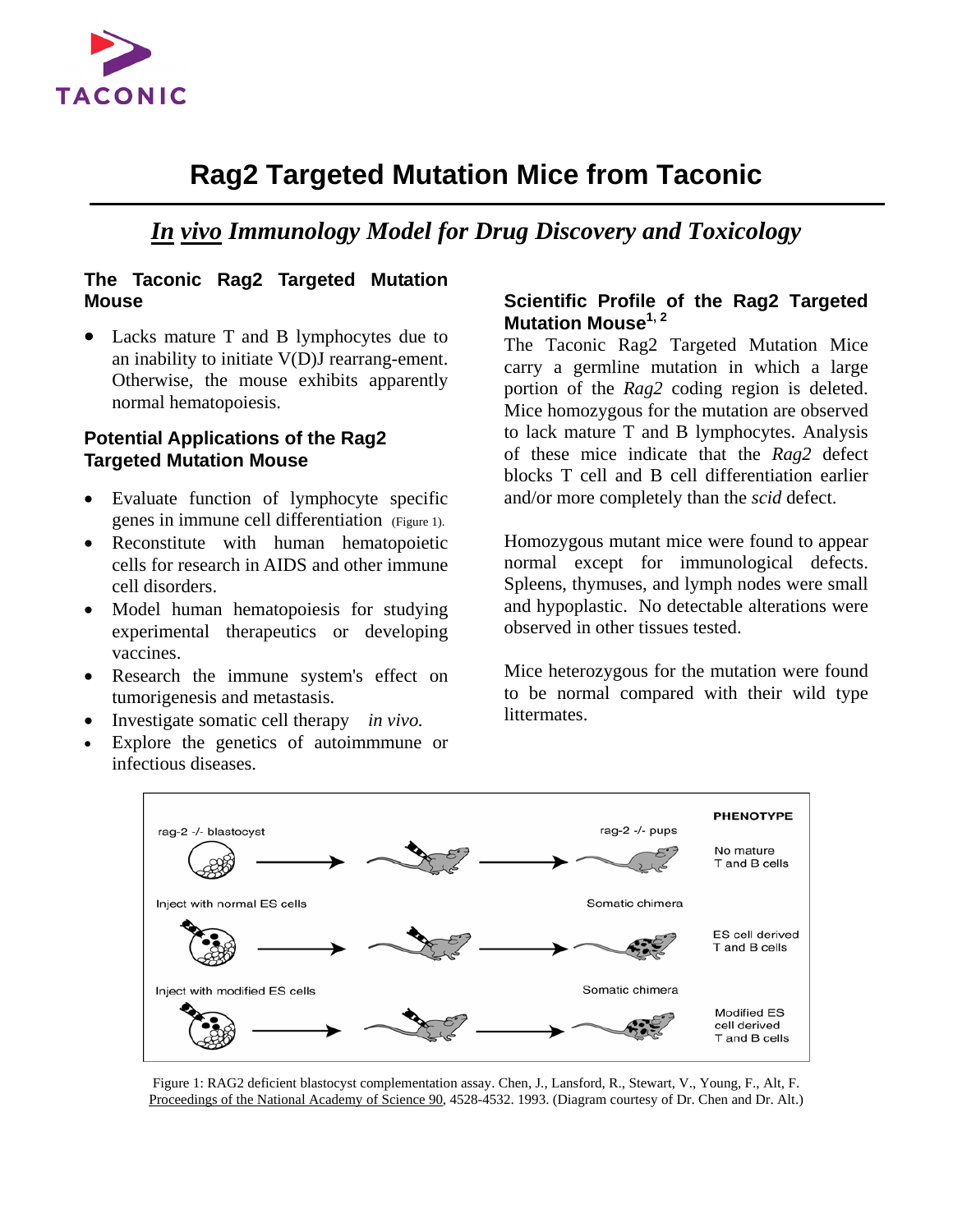

| <b>Taconic Model #</b> | <b>Nomenclature</b>                                                   | <b>Background Strain</b>          | Inbred/<br>Congenic | <b>Haplotype</b> |
|------------------------|-----------------------------------------------------------------------|-----------------------------------|---------------------|------------------|
| $RAG2-M$               | $129S6/SvEvTac-Rag2^{tmIFwa}$                                         | 129/SvEv                          | <b>Inbred</b>       |                  |
| $461-M$                | B6.SJL(129S6)- Ptprc <sup>a</sup> /BoCrTac-Rag2 <sup>tm1Fwa</sup> N10 | B6.SJL(129S6)                     | Congenic            | b                |
| $601-M$                | C.129S6(B6)- $Rag2^{tmIFwa}$ N12                                      | C.129S6(B6)                       | Congenic            |                  |
| $RAGN12-M$             | B6.129S6-Rag2 <sup>tm1Fwa</sup> N12                                   | B <sub>6.129</sub> S <sub>6</sub> | Congenic            | h                |

### **Taconic Rag2 Mice Background Strains**

### **Genetic Background**

The Taconic Rag2 line is maintained on several different genetic backgrounds to meet your particular research needs (see table). The Rag2 mutant mouse on the 129/SvEv background is on the inbred strain used to create the embryonic stem cells for the initial gene targeting experiments done in the laboratory of Dr. Fred Alt. The Rag2 Targeted Mutation Mouse on the congenic B6.SJL(129S6) background makes this line useful for their identification in immunological adoptive transfer experiments.

It is similar to a C57BL/6 background except that it carries the ptpr $c^a$  and the pep  $3^b$  genes from the SJL strain of mice. This marker is also sometimes referred to as  $Ly5.1$ .<sup>3,4</sup>

The Rag2 mouse is also available on C57BL/6 and BALB/c congenic backgrounds. (See above table for haplotypes.)

### **Origin of Models**

The Rag2 mouse was developed in the laboratory of Frederick W. Alt at Columbia University. The model was created by targeting the *Rag2* gene in CCE ES cells and injecting the targeted cells into blastocysts. Ellis Reinherz of the Dana Farber Cancer Institute received Rag2 mice from the Alt lab on a mixed background. The mice were then backcrossed by S. Koyasu for 10 generations (N10) to B6.SJL-*Ptprc<sup>a</sup>* (from Cancer Research). Taconic received stock in 1996. The mice were derived by embryo transfer, and the colony is maintained by mating homozygous mice.

### **Ready for Your Experiments**

Taconic's quality program assures that each Rag2 Targeted Mutation Mouse is bred for homozygosity. Taconic mice are shipped in Taconic Transport Cages  $(TTC^{TM})$  and come with an up-to-date health report documenting their Murine Pathogen Free (MPF<sup>TM</sup>) health status. Barrier housing conditions are recommended for maintenance of Rag2 homozygous mice.

### **Related Mouse Models**

**Pfp/Rag2 (model 001177) -** This double targeted mutation exhibits a severe depletion of NK cell function through the disruption of the *Pfp* gene and lacks mature T or B lymphocytes through disruption of the *Rag2* gene. It can be used to study overall regulation of the immune system or specific areas such as NK or CTL activity, immune suppression and transplantation. This mouse is homozygous for both the disrupted *Pfp* gene and *Rag2* gene. It is an alternative to traditional models bearing combinations of naturally occurring mutant genes such as the scid-bg  $(Prkdc^{scid}$ -Foxn $1^{nu})$ and bg-nu-xid  $(Lyst^{bg}$ -Foxn $1^{nu}$ -Btk-<sup>xid</sup>).

**Rag2-HY (model 004079) -** The *Rag2* gene in this model has been inactivated by homologous recombination therefore no V(D)J rearrangements can occur. The result of this manipulation allows no maturing endogenous T or B cells. This provides a background to examine the phenotypic expression of the antigen *HY* transgene. This transgene results in a large fraction of T-cells expressing an a b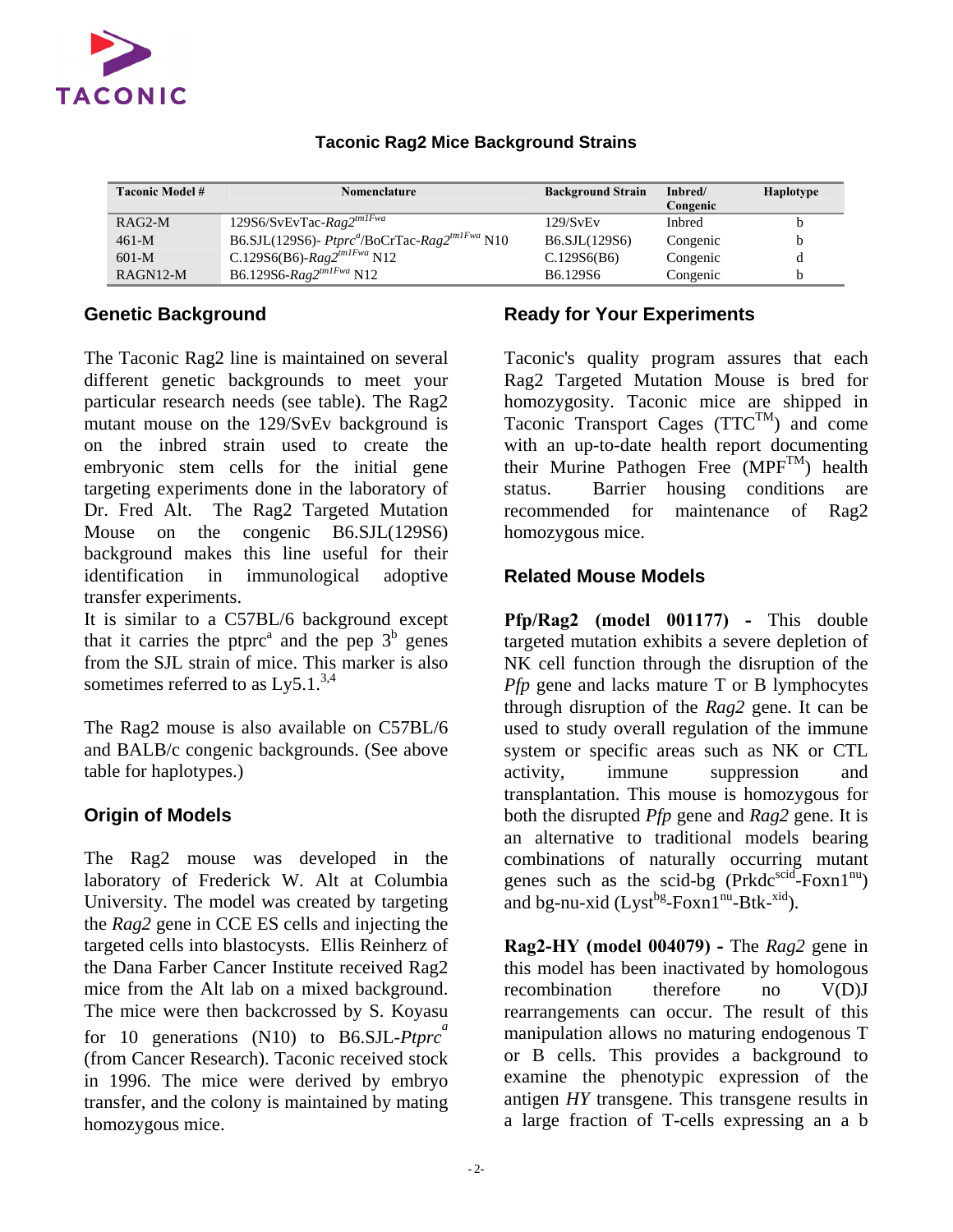

TCR specific for a minor histocompatibility antigen (H-Y) which is present on male but not female cells in the context of MHC Class I (H- $2D<sup>b</sup>$ ). These mice carry an  $H2<sup>d</sup>$  haplotype which is a non-selecting background for conventional T-cells. Therefore on a B10.D2 background( $H2<sup>d</sup>$ ), thymocyte development is arrested at the double positive stage in both male and female *Rag2/HY* mice. These mice can be useful for studying mechanisms of selftolerance and lineage commitment and the role of CD4 and CD 8 molecules in the deletion process of autospecific cells.

#### References Cited:

- 1. Shinkai, Y., Rathbun, G., Lam, K. P., Oltz, E. M., Stewart, V., Mendelsohn, M., Charron, J., Datta, M., Young, F., Stall, A. M., and Alt, F. W. Cell 68, 855-867 (1992).
- 2. Chen, J., Lansford, R., Stewart, V., Young, F., Alt, F. W. Proceedings of the National Academy of Sciences 90, 4528-4532 (1993).
- 3. Schulz, R.J., Parkes, A., Mizoguchi, F., Bhan, A.K. and Loyasu, S.(1996) Development of CD4-CD8-αβTCR+NK1.1+ lymphocytes: thymic selection by self antigen. J. Immunol. 157.4379-4389.
- 4. Komuro, Immunogenetics 1:452, 1975

#### © Copyright 2008. Taconic Farms, Inc. RG290495

**Every Taconic Transgenic Model™ carries a label license granting you a license under Taconic's in-licensed patent right(s) to use the model in your research.** TTM™s are produced and distributed under rights to patents that Taconic has licensed from various institutions, including exclusive distribution rights to Positive Negative Selection and Isogenic DNA gene targeting technologies. Taconic is the only commercial breeder that can supply transgenic models with these licenses for use in your research.

#### **Conditions of Use for Taconic Transgenic Models™**

TACONIC TRANSGENIC MODELS™ ("MODELS") are produced and distributed under rights to patents and intellectual property licensed from various institutions. Taconic grants to each purchaser a right under Taconic's rights in such licensed patents and intellectual property to use the purchased MODEL in consideration of purchasers' acknowledgement of and agreement to the Terms and Conditions of Sale and the following terms of use:

- Title to these MODELS and biological materials derived from them remains WITH TACONIC FARMS, INC.
- The MODELS will be used for research purposes only.
- The MODELS will not be bred except to obtain embryos or fetuses required for research purposes.
- The MODELS and biological materials derived from them will not be distributed to third parties or used for commercial purposes.

#### *For more information or to place an order contact:*

#### **TACONIC**

One Hudson City Centre Hudson, NY 12534 Toll Free: 1-888-TACONIC Phone: 518-537-6208 Fax: 518-537-7287 e-mail: custserv@taconic.com **Internet: http://www.taconic.com** 

**in Europe:** Taconic Europe Bomholtvej 10 P.O. Box 39 DK 8680 Ry DENMARK Phone: +45 70 23 04 05 Fax: +45 86 84 16 99 e-mail: TaconicEurope@taconic.com **Internet: http://www.taconic.com** 

**in Japan:** CLEA Japan, Inc. Phone: 03-5704-7063 Fax: 03-3792-5298 e-mail: ad-import@clea-japan.com **Internet: http://clea-japan.com** 

#### **Rev. 03/08**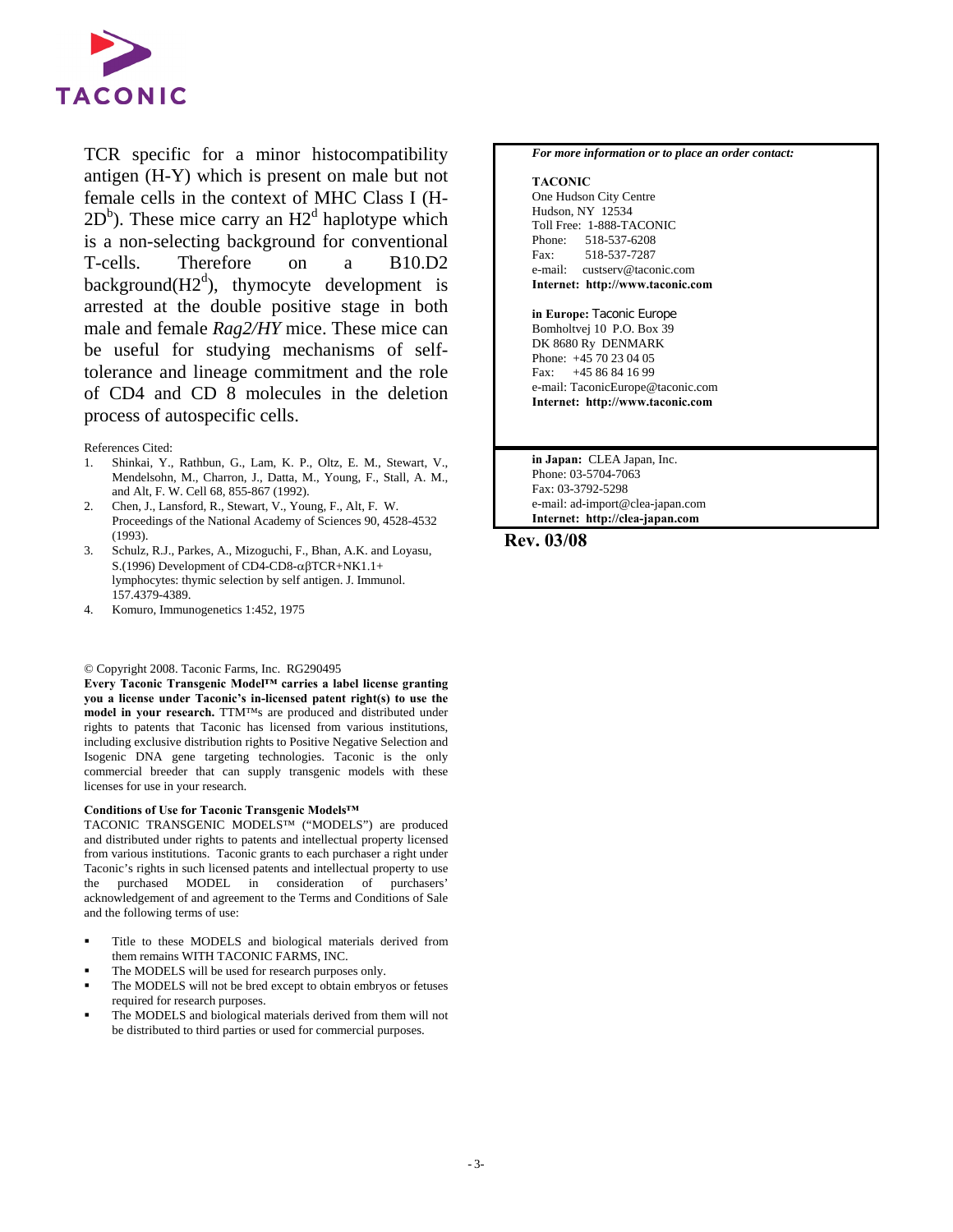

### **Taconic Transgenic Models Publication Reference List Rag2 Targeted Mutation Mice**

Acuff, H.B., Carter, K.J., Fingleton, B., Gorden, D.L., Matrisian, L.M. (2006) **MMP9 from bone marrow-derived cells contributes to survival but not growth of tumor cells in the lung microenvironment.** *Cancer Research,* Vol. 66, No. 1, pp. 259-266.

Amagai, M., Tsunoda, K., Suzuki, H., Nishifuji, K., Koyasu, S., Nishikawa, T. (2000) **Use of Autoantigen-Knockout Mice in Developing an Active Autoimmune Disease Model for Pemphigus,** *Journal of clinical Investigation,* Vol. 105, No. 5, pp. 625-631.

Aya, K., Alhawagri, M., Hagen-Stapleton, A., Kitaura, H., Kanagawa, O., Novack, D.V. (2005) **NF-κB–inducing kinase controls lymphocyte and osteoclast activities in inflammatory arthritis.** *Journal of Clinical Investigation,* Vol. 115, No.7, pp. 1848-1854.

Borsig L, Wong R, Hynes RO, Varki NM, Varki A. (2002) **Synergistic effects of L- and P-selectin in facilitating tumor metastasis can involve non-mucin ligands and implicate leukocytes as enhancers of metastasis;** *Proc Natl Acad Sci,* 99(4):2193-8.

Chan, W.F.N., Perez-Diez, A., Razavy, H., Anderson, C.C. (2007) **The ability of natural tolerance to be applied to allogeneic tissue: determinants and limits.** *Biology Direct,* Vol. 2, pp. 10.

Chen, J. (1996) **Analysis of Gene Function in Lymphocytes by Rag2 Deficient Blatocyst Complementation,** *Adv Immunol,*Vol. 62, pp. 31-59.

Chen, J., Lansford, R., Stewart, V., Young, F., Alt. F.W. (1993) **Rag2-Deficient Blastocyst Complementation: An Assay of Gene Function in Lymphocyte Development**, *Proceedings of the National Academy of Sciences*, Vol. 90, pp. 4528-4532.

Chen, J., Shinkai, Y., Young, F., Alt. F.W. (1994**) Probing Immune Functions in RAG-Deficient Mice**, *Current Opinion in Immunology*, Vol. 6, pp. 313-319.

Dan, Y.Y., Riehle, K.J., Lazaro, C., Teoh, N., Haque, J., Campbell, J.S., Fausto, N. (2006) **Isolation of multipotent progenitor cells from human fetal liver capable of differentiating into liver and mesenchymal lineages.** *Proceedings of the National Academy of Science,* Vol. 103, No. 26, pp. 9912-9917.

Dandekar, A.A., Anghelina, D., Perlman, S. (2004) **Bystander CD8 T-Cell-Mediated Demyelination is Interferon-γ-**

**Dependent in a Coronavirus Model of Multiple Sclerosis.** *American Journal of Pathology,* Vol. 164, No. 2, pp. 363-369.

Daugherty, A., Pure, E., Delfel-Butteiger, D., Chen, S., Leferovich, J., Roselaar, S.E., Rader, D.J. (1997) **The Effects of Total Lymphocyte Deficiency on the Extent of Atherosclerosis in Apolipoprotein** *E-1-* **Mice,** *Journal of Clinical Investigation,* Vol. 100, No. 6, pp. 1575-1580.

Erdman, S.E., Poutahidis, T., Tomczak, M., Rogers, A.B., Cormier, K., Plank, B., Horwitz, B.H., Fox, J.G. (2003) **CD4<sup>+</sup> CD25<sup>+</sup> Regulatory T Lymphocytes Inhibit Microbially Induced Colon Cancer in Rag2-Deficient Mice.** *American Journal of Pathology,* Vol. 162, No. 2, pp. 691–702.

Erlebacher, A., Lukens, A.K., Glimcher, L.H. (2002) **Intrinsic susceptibility of mouse trophoblasts to natural killer cellmediated attack** *in vivo***.** *Proceedings of the National Academy of Science,* Vol. 99, No. 26, pp. 16940-16945.

Erlebacher, A., Vencato, D., Price, K.A., Zhang, D., Glimcher, L.H. (2007) **Constraints in antigen presentation severely restrict T cell recognition of the allogeneic fetus.** *Journal of Clinical Investigation,* Vol. 117, No. 5, pp. 1399–1411.

Erlebacher, A., Zhang, D., Parlow, A.F., Glimcher, L.H. (2004) **Ovarian insufficiency and early pregnancy loss induced by activation of the innate immune system.** *Journal of Clinical Investigation,* Vol. 114, No. 1, pp. 39–48.

Gill, N., Rosenthal, K.L., Ashkar, A.A. (2005) **NK and NKT Cell-Independent Contribution of Interleukin-15 to Innate Protection against Mucosal Viral Infection.** *Journal of Virology,* Vol. 79, No. 7, pp. 4470-8.

Guidos, C.J., Williams, C.J., Wu, G.E., Paige, C.J., Danska, J.S. (1995) **Development of CD4<sup>+</sup> CD8<sup>+</sup> Thymocytes in Rag-Deficient Mice Through a T Cell Receptor Beta Chain-Independent Pathway,** *Journal of Experimental Medicine,* Vol. 181, No. 3, pp. 1187-1195.

Halford WP, Maender JL, Gebhardt BM. (2005) **Re-evaluating the role of natural killer cells in innate resistance to herpes simplex virus type 1;** *Virol*, 2:56.

He, H., Stone, J.R., Perkins, D.L. (2003) **Analysis of differential immune responses induced by innate and adaptive immunity following transplantation.** *Immunology,* Vol. 109, No. 2, pp. 185-196.

Hooper, D.C., Morimoto, K., Bette, M., Weihe, E., Koprowski, H., Dietzschold, B. (1998) **Collaboration of Antibody and**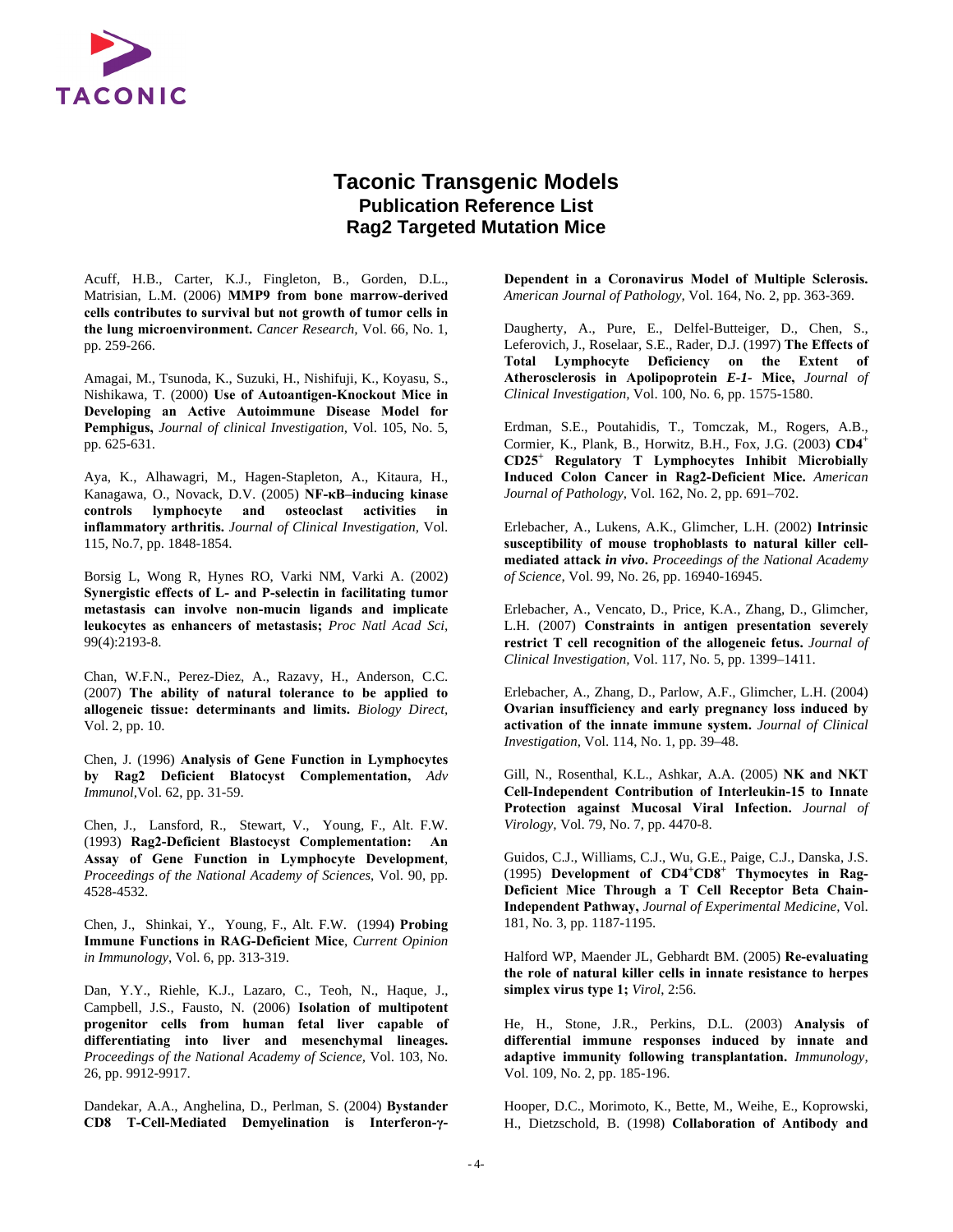

**Inflammation in Clearance of Rabies Virus from the Central Nervous System.** *Journal of Virology,* Vol. 72, No. 5, pp. 3711- 3719.

Horton, R.M., Karachonski, P., Conti-Fine, B. (1995**) PCR Screening of Transgenic Rag2 Knockout Immunodeficient Mice**, *Biotechniques*, Vol. 19, pp. 690-691.

Huang, Y.H., Li, D., Winoto, A., Robey, E.A. (2004) **Distinct transcriptional programs in thymocytes responding to T cell receptor, Notch, and positive selection signals.** *Proceedings of the National Academy of Science,* Vol. 101, No. 14, pp. 4936- 4941.

Iritani, B.M., Delrow, J., Grandori, C., Gomez, I., Klacking, M., Carlos, L.S., Eisenman, R.N. (2002) **Modulation of Tlymphocyte development, growth and cell size by the Myc antagonist and transcriptional repressor Mad1.** *EMBO Journal,* Vol. 21, No. 18, pp. 4820-30.

Kazutomo, S., Reinherz, E.L., Koyasu, S. (2001) **Critical Role of NK but not NKT Cells in Acute Rejection of Parental Bone Marrow Cells in F1 Hybrid Mice,** *Eur J Immunol***, Vol.** 31, pp. 3147-3152.

Kim, Y.J., Borsig, L., Varki, N.M., Varki, A. (1998) **P-selectin deficiency attenuates tumor growth and metastasis.** *Proceedings of the National Academy of Science,* Vol. 95, No. 16, pp. 9325-9330.

Kline J, Brown IE, Zha Y, Blank C, Strickler J, Wouters H, Zhang L, Gajewski TF. (2008) **Homeostatic Proliferation Plus Regulatory T-Cell Depletion Promotes Potent Rejection of B16 Melanoma***. Clin Cancer Res*, 2008;14(10).

Kojima, H., Gu, H., Nomura, S., Caldwell, C.C., Kobata, T., Carmeliet, P., Semenza, G.L., Sitkovsky, M.V. (2002) **Abnormal B lymphocyte development and autoimmunity in hypoxia-inducible factor 1α-deficient chimeric mice.** *Proceedings of the National Academy of Science,* Vol. 99, No. 4, pp. 2170-2174.

Krieglstein, C.F., Cerwinka, W.H., Sprague, A.G., Laroux, F.S., Grisham, M.B., Koteliansky, V.E., Senninger, N., Granger, D.N., Fougerolles, A.R. (2002) **Collagen-binding integrin**  $\alpha_1 \beta_1$ **regulates intestinal inflammation in experimental colitis.** *Journal of Clinical Investigation,* Vol. 110, No. 12, pp. 1773- 1782.

Krueger, A., von Boehmer, H. (2007) **Identification of a T lineage committed progenitor in adult blood.** *Immunity,* Vol. 26, No. 1, pp. 105-116.

Lee C, Rao VP, Rogers AB, Ge Z, Erdman SE, Whary MT, Fox JG. (2007) **Wild-Type and Interleukin-10-Deficient Regulatory T Cells Reduce Effector T-Cell-Mediated Gastroduodenitis in Rag2\_/\_ Mice, but Only Wild-Type Regulatory T Cells Suppress Helicobacter pylori Gastritis.** *Infection and Immunity*, 75(6): 2699–2707

Liu, D., Hornsby, P.J. (2007) **Fibroblast Stimulation of Blood Vessel Development and Cancer Cell Invasion in a Subrenal Capsule Xenograft Model: Stress-Induced Premature Senescence Does Not Increase Effect.** *Neoplasia,* Vol. 9, No. 5, pp. 418-26.

Looney, M.R., Su, X., Van Ziffle, J.A., Lowell, C.A., Matthay, M.A. (2006) **Neutrophils and their Fcγ receptors are essential in a mouse model of transfusion-related acute lung injury.** *Journal of Clinical Investigation,* Vol. 116 No. 6, pp. 1615-1623.

Love VA, Grabie N, Duramad P, Stavrakis G, Sharpe A, Lichtman A. (2007) **CTLA-4 Ablation and Interleukin-12\_Driven Differentiation Synergistically Augment Cardiac Pathogenicity of Cytotoxic T Lymphocytes.** *Circ. Res.* 101;248-257.

Lugo-Villarino G, Ito SI, Klinman DM, Glimcher LH. (2005) **The adjuvant activity of CpG DNA requires T-bet expression in dendritic cells;** *Proc Natl Acad Sci,* 102(37):13248-53.

Milner, J.D., Ward, J.M., Keane-Myers, A., Paul, W.E. (2007) **Lymphopenic mice reconstituted with limited repertoire T cells develop severe, multiorgan, Th2-associated inflammatory disease.** *Proceedings of the National Academy of Science,* Vol. 104, No. 2, pp. 576-581.

Min, B., Foucras, G., Meier-Schellersheim, M., Paul, W.E. (2004) **Spontaneous proliferation, a response of naïve CD4 T cells determined by the diversity of the memory cell repertoire.** *Proceedings of the National Academy of Science,* Vol. 101, No. 11, pp. 3874-3879.

Murali-Krishna, K., Lau, L.L., Sambhara, S., Lemonnier, F., Altman, J., Ahmed, R. (1999) **Persistence of Memory CD8 T Cells in MHC Class I-Deficient Mice,** *Science,* Vol. 286, pp. 1377-1381.

Niki, S., Oshikawa, K., Mouri, Y., Hirota, F., Matsushima, A., Yano, M., Han, H., Bando, Y., Izumi, K., Matsumoto, M., Nakayama, K.I., Kuroda, N., Matsumoto, M. (2006) **Alteration of intra-pancreatic target-organ specificity by abrogation of Aire in NOD mice.** *Journal of Clinical Investigation,* Vol. 116, No. 5, pp. 1292–1301.

Ohteki, T., Fukao, T., Suzue, K., Maki, C., Ito, M., Nakamura, M., Koyasu, S. (1999) **Interleukin 12-dependent Interferon** γ **Production by CD8**α**<sup>+</sup> Lymphoid Dendritic Cells,** *Journal of Experimental Medicine,* Vol. 189, No. 12, pp. 1981-1986.

Pulmanausahakul R, Faber M, Morimoto K, Spitsin S, Weihe E, Hooper DC, Schnell MJ, Dietzschold B. (2001) **Overexpression of Cytochrome c by a Recombinant Rabies Virus Attenuates Pathogenicity and Enhances Antiviral Immunity;** *J Virol,* 75(22):10800-7.

Reuther, T., Kubler, A.C., Staff, C.J., Flechtenmacher, C.,